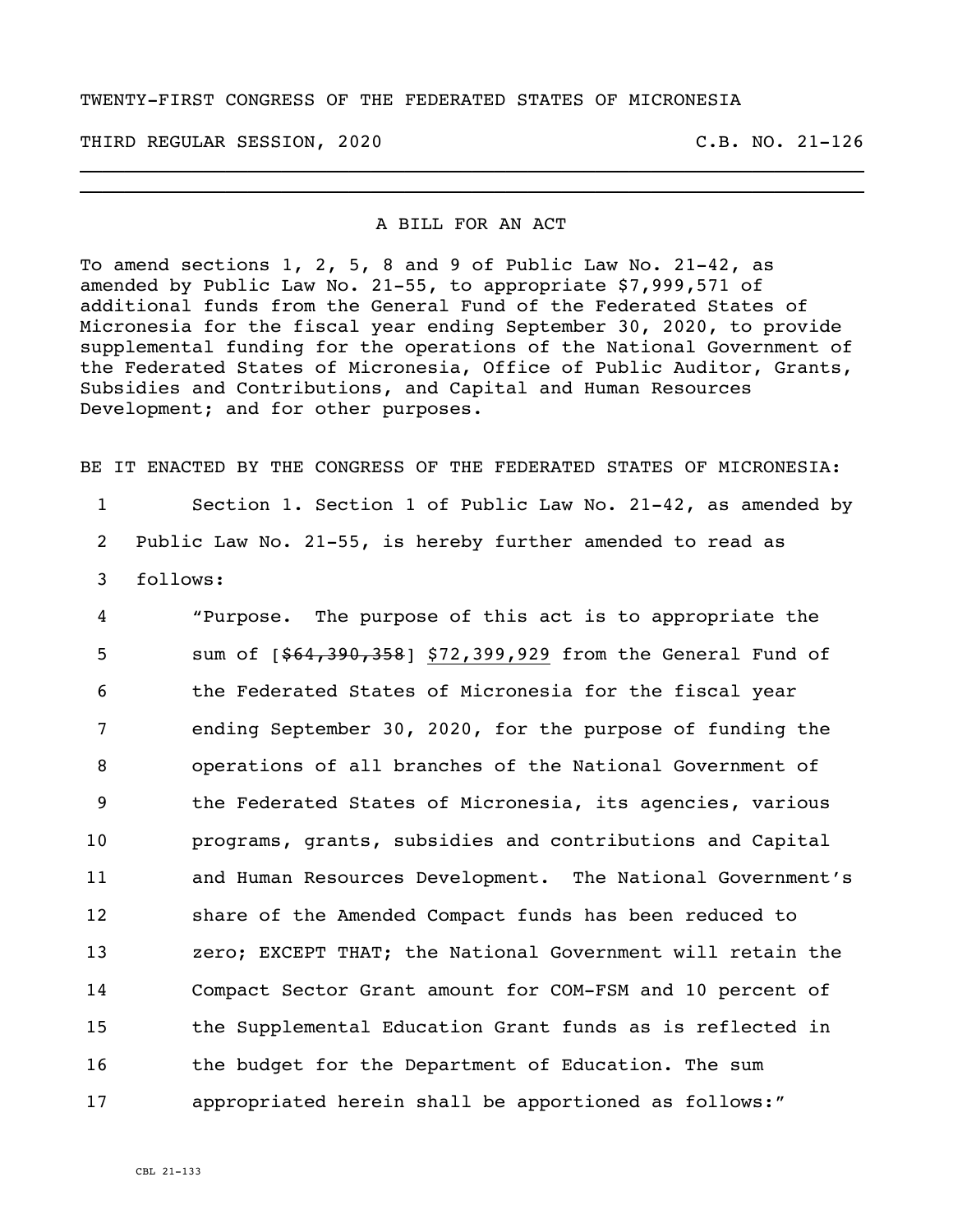| $\mathbf 1$ | Section 2 of Public Law No. 21-42, as amended<br>Section 2.   |
|-------------|---------------------------------------------------------------|
| 2           | by Public Law No. 21-55, is hereby further amended to read as |
| 3           | follows:                                                      |
| 4           | "Section 2. Operating Expenses of the Executive Branch. The   |
| 5           | sum of [\$23,740,622] \$24,745,398, or so much thereof as may |
| 6           | be necessary, is hereby appropriated from the General Fund    |
| 7           | of the Federated States of Micronesia for the fiscal year     |
| 8           | ending September 30, 2020, for the purpose of funding the     |
| 9           | operations of the Executive Branch of the National            |
| 10          | Government during the fiscal year 2020. The sum               |
| 11          | appropriated by this section shall be apportioned as          |
| 12          | follows:                                                      |
| 13          | (1) Office of the President.                                  |
| 14          | The sum of $[$1,684,593]$ \$1,879,593, or so much thereof as  |
| 15          | may be necessary, for the operations of the Office of the     |
| 16          | President during the fiscal year 2020. The sum appropriated   |
| 17          | herein shall be apportioned as follows:                       |
| 18          | Personnel \$ 656,593                                          |
| 19          |                                                               |
| 20          | Contractual Services [560,000] 640,000                        |
| 21          |                                                               |
| 22          | Fixed Assets<br>3,000                                         |
| 23          | (2) Department of Foreign Affairs.                            |
| 24          | The sum of $[$5,642,388]$ \$5,970,388, or so much thereof as  |
| 25          | may be necessary, for the operations of the Department of     |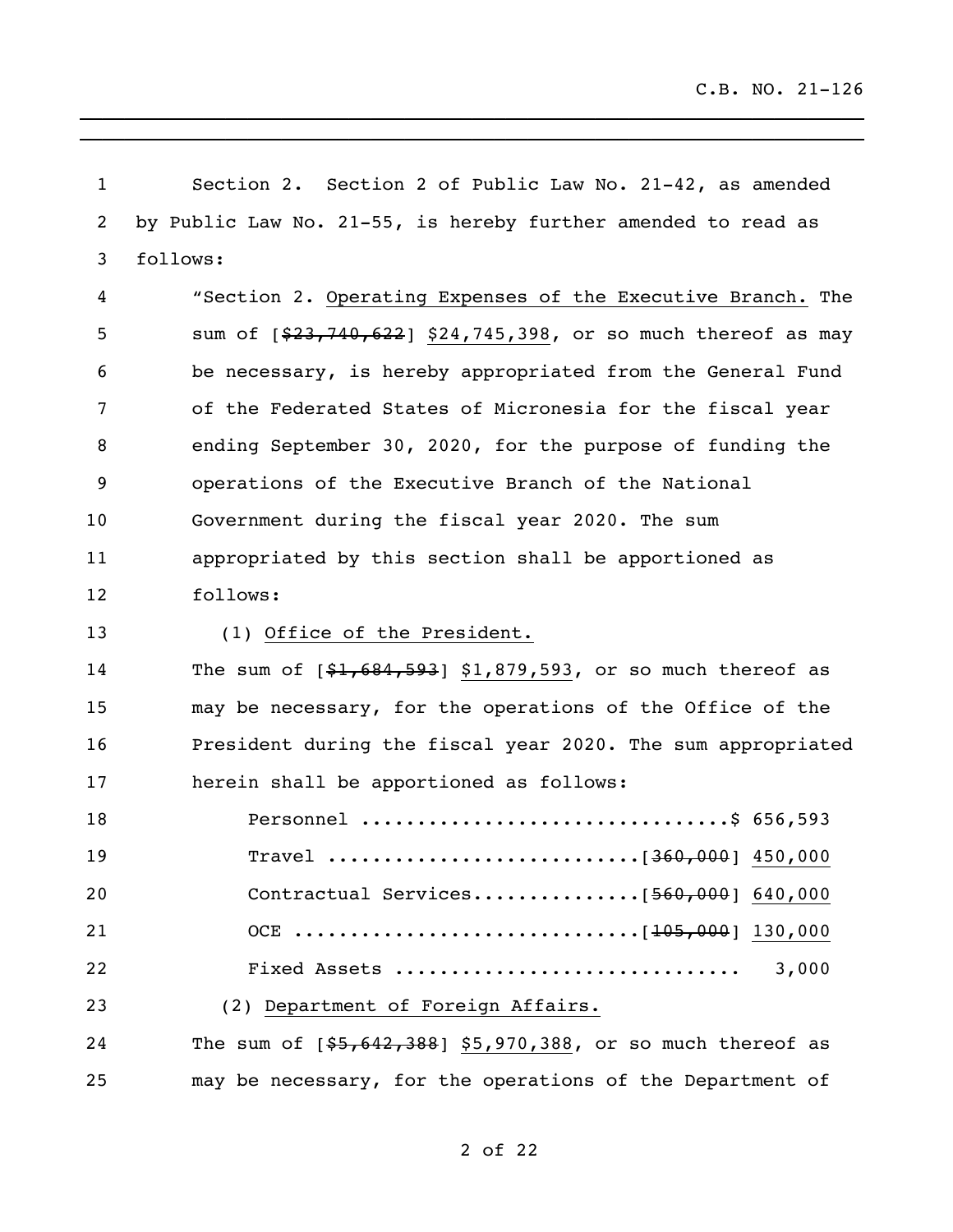| 1  | Foreign Affairs during the fiscal year 2020. The sum            |
|----|-----------------------------------------------------------------|
| 2  | appropriated herein shall be apportioned as follows:            |
| 3  | Personnel, PROVIDED THAT, of this amount, \$166,000             |
| 4  | shall be used to fund the Foreign Service                       |
| 5  | Premium $$[1,777,194]$ 1,943,194                                |
| 6  | 427,728                                                         |
| 7  | Contractual Services $[2, 955, 047]$ 3,042,047                  |
| 8  | 434,163                                                         |
| 9  | Fixed Assets [88,256]<br>123,256                                |
| 10 | (3) Department of Finance and Administration.                   |
| 11 | The sum of $\{3, 035, 183\}$ \$3,115,583, or so much thereof as |
| 12 | may be necessary, for the operations of the Department of       |
| 13 | Finance and Administration during the fiscal year 2020. The     |
| 14 | sum appropriated herein shall be apportioned as follows:        |
| 15 | Personnel \$[2,119,683] 2,139,683                               |
| 16 | 307,000                                                         |
| 17 | Contractual Services<br>227,500                                 |
| 18 | 296,900                                                         |
| 19 | 144,500<br>Fixed Assets                                         |
| 20 | (4) Department of Resources and Development.                    |
| 21 | The sum of $$1,548,527$ , or so much thereof as may be          |
| 22 | necessary, for the operations of the Department of              |
| 23 | Resources and Development during the fiscal year 2020. The      |
| 24 | sum appropriated herein shall be apportioned as follows:        |
| 25 | Personnel \$<br>907,314                                         |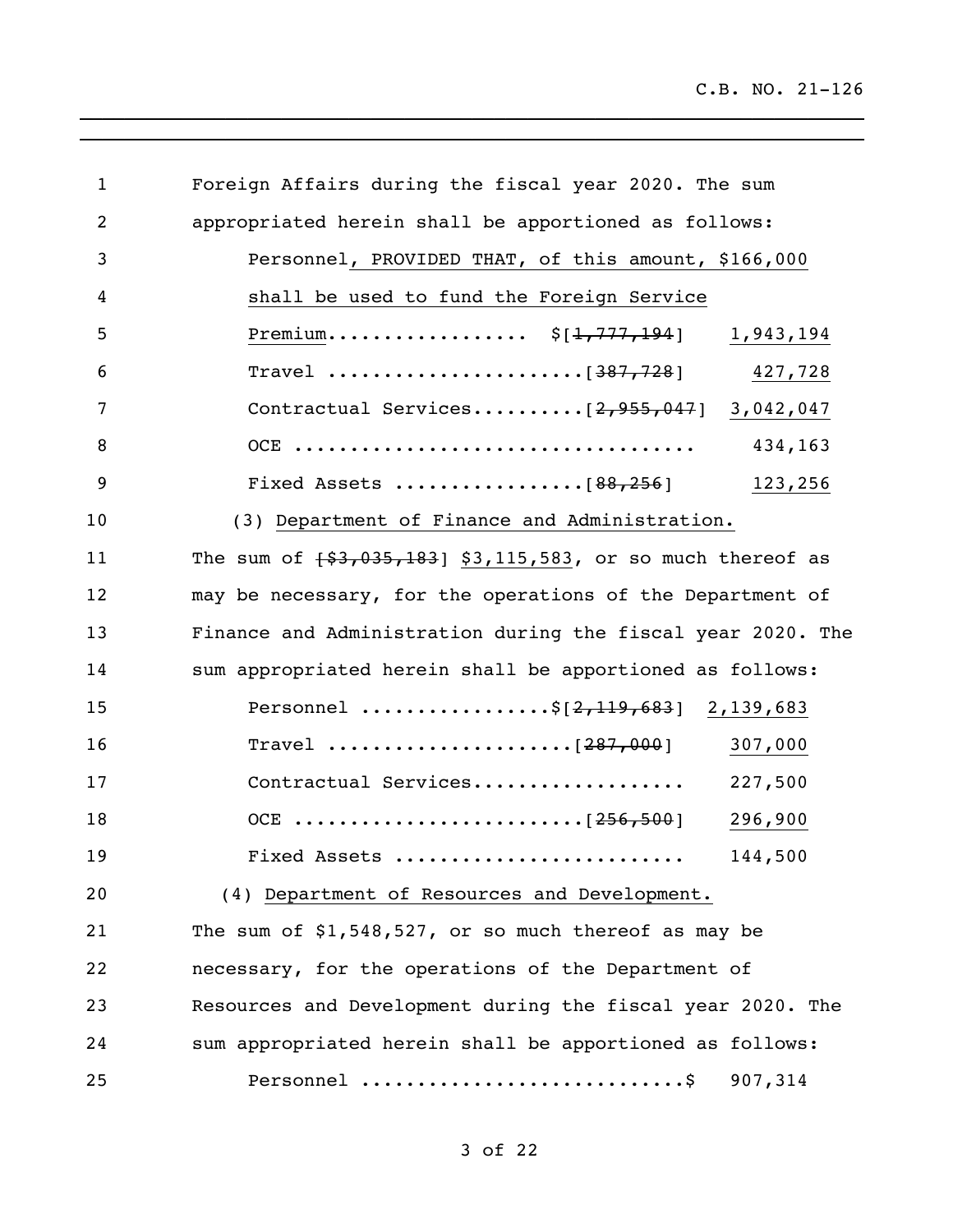| $\mathbf{1}$ | 291,823                                                         |
|--------------|-----------------------------------------------------------------|
| 2            | 59,850<br>Contractual Services                                  |
| 3            | 187,540                                                         |
| 4            | 102,000<br>Fixed Assets                                         |
| 5            | (5) Department of Transportation, Communications and            |
| 6            | Infrastructure.                                                 |
| 7            | The sum of $[$2,698,152]$ \$2,798,152, or so much thereof as    |
| 8            | may be necessary, for the operations of the Department of       |
| 9            | Transportation, Communication & Infrastructure during the       |
| 10           | fiscal year 2020. The sum appropriated herein shall be          |
| 11           | apportioned as follows:                                         |
| 12           | 648,346                                                         |
| 13           | 288,192                                                         |
| 14           | Contractual Services [1,672,214] 1,715,714                      |
| 15           | 96,600                                                          |
| 16           | 49,300<br>Fixed Assets                                          |
| 17           | (6) Department of Health and Social Affairs.                    |
| 18           | The sum of $[$ \$893,563] 938,913, or so much thereof as may be |
| 19           | necessary, for the operations of the Department of Health       |
| 20           | and Social Affairs during the fiscal year 2020. The sum         |
| 21           | appropriated herein shall be apportioned as follows:            |
| 22           | Personnel<br>514,230                                            |
| 23           | Travel<br>154,215                                               |
| 24           | 118,617<br>Contractual Services                                 |
| 25           | 113,851                                                         |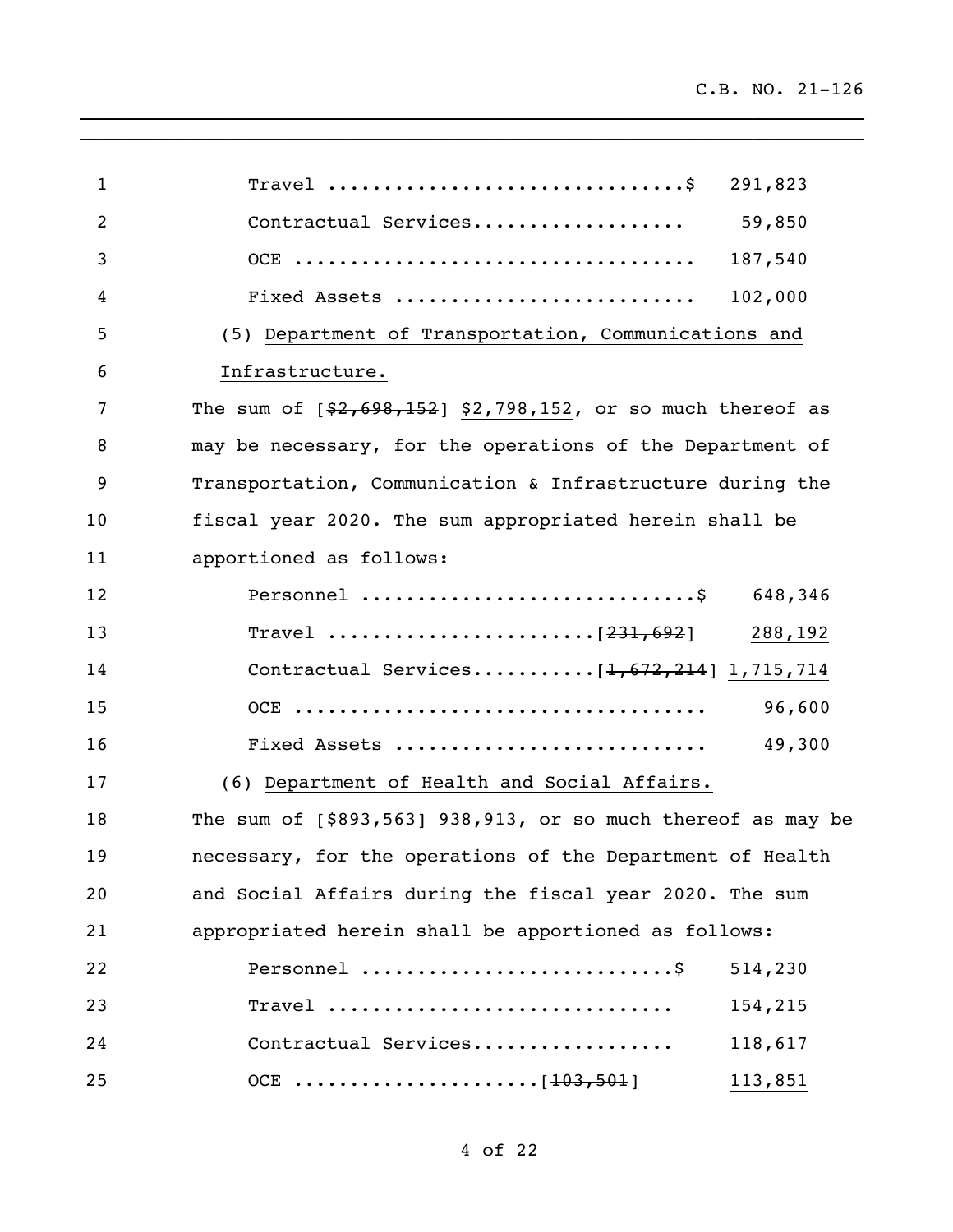| $\mathbf{1}$   | Fixed Assets \$ $[3,000]$<br>38,000                          |
|----------------|--------------------------------------------------------------|
| $\overline{2}$ | (7) Department of Education.                                 |
| 3              | The sum of \$851,421, or so much thereof as may be           |
| 4              | necessary, for the operations of the Department of           |
| 5              | Education during the fiscal year 2020. Of the total amount   |
| 6              | of funds appropriated herein, \$366,598, shall be deemed to  |
| 7              | come from funds available under the Supplemental Education   |
| 8              | Grant. The sum appropriated herein shall be apportioned as   |
| 9              | follows:                                                     |
| 10             | Personnel<br>437,498                                         |
| 11             | 200,546                                                      |
| 12             | Contractual Services<br>159,226                              |
| 13             | 49,651                                                       |
| 14             | 4,500<br>Fixed Assets                                        |
| 15             | (8) Department of Justice.                                   |
| 16             | The sum of $[$4,899,815]$ \$4,935,815, or so much thereof as |
| 17             | may be necessary, for the operations of the Department of    |
| 18             | Justice during the fiscal year 2020. The sum appropriated    |
| 19             | herein shall be apportioned as follows:                      |
| 20             | Personnel \$[3,405,293] 3,441,293                            |
| 21             | Travel<br>374,802                                            |
| 22             | Contractual Services<br>634,977                              |
| 23             | 377,443                                                      |
| 24             | 107,300<br>Fixed Assets                                      |
| 25             | (9) Department of Climate Change, Environment and            |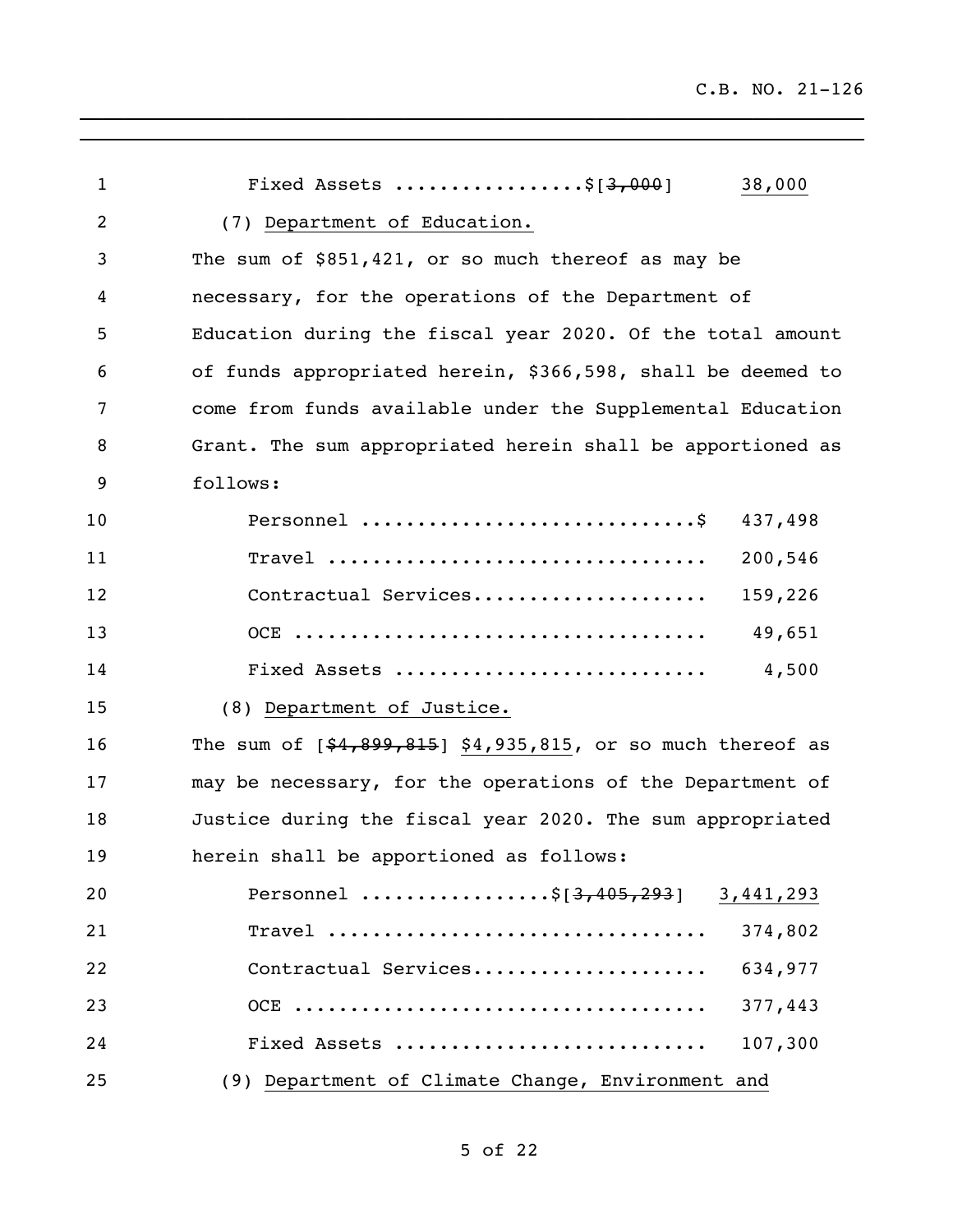| $\mathbf 1$ | Emergency Management.                                        |
|-------------|--------------------------------------------------------------|
| 2           | The sum of $[$817,579]$ \$944,605, or so much thereof as may |
| 3           | be necessary, for the operations of the Office of            |
| 4           | Environment and Emergency Management during the fiscal year  |
| 5           | 2020. The sum appropriated herein shall be apportioned as    |
| 6           | follows:                                                     |
| 7           | 545,058                                                      |
| 8           | 164,301                                                      |
| 9           | Contractual Services $[50,000]$<br>142,026                   |
| 10          | 47,120                                                       |
| 11          | 46,100                                                       |
| 12          | (10) Office of the Public Defender.                          |
| 13          | The sum of $$1,087,151$ , or so much thereof as may be       |
| 14          | necessary, for the operations of the Office of the Public    |
| 15          | Defender during the fiscal year 2020. The sum appropriated   |
| 16          | herein shall be apportioned as follows:                      |
| 17          | Personnel \$ 744,081                                         |
| 18          | $\texttt{Travel}$<br>140,120                                 |
| 19          | Contractual Services<br>101,050                              |
| 20          | 86,900                                                       |
| 21          | 15,000<br>Fixed Assets                                       |
| 22          | (11) Office of National Archives, Culture and Historic       |
| 23          | Preservation.                                                |
| 24          | The sum of \$234,306, or so much thereof as may be           |
| 25          | necessary, for the operations of the Office of National      |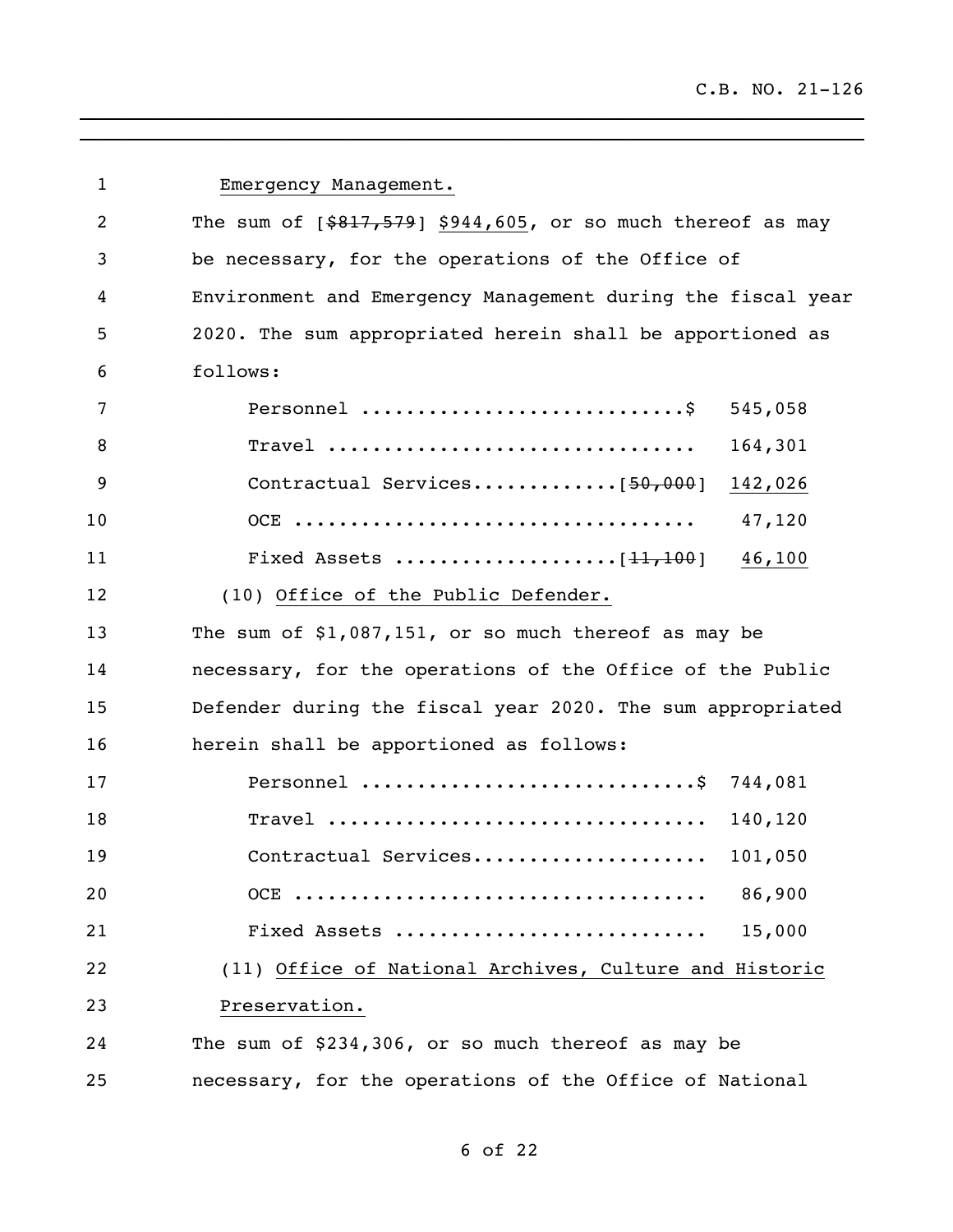| 1  | Archives, Culture and Historic Preservation during the       |
|----|--------------------------------------------------------------|
| 2  | fiscal year 2020. The sum appropriated herein shall be       |
| 3  | apportioned as follows:                                      |
| 4  | Personnel \$ 138,018                                         |
| 5  |                                                              |
| 6  | Contractual Services 15,425                                  |
| 7  |                                                              |
| 8  |                                                              |
| 9  | (12) Office of Veteran's Affairs.                            |
| 10 | The sum of \$189,465, or so much thereof as may be           |
| 11 | necessary, for the operations of the Office of Veteran's     |
| 12 | Affairs during the fiscal year 2020. The sum appropriated    |
| 13 | herein shall be apportioned as follows:                      |
| 14 | Personnel \$ 79,240                                          |
| 15 |                                                              |
| 16 | Contractual Services 50,000                                  |
| 17 |                                                              |
| 18 | Fixed Assets<br>$-0-$                                        |
| 19 | (13) Office of Personnel.                                    |
| 20 | The sum of $[$168,479]$ \$251,479, or so much thereof as may |
| 21 | be necessary, for the operations of the Office of Veteran's  |
| 22 | Affairs during the fiscal year 2020. The sum appropriated    |
| 23 | herein shall be apportioned as follows:                      |
| 24 | Personnel \$ $[147, 479]$ 187,479                            |
| 25 | 18,000                                                       |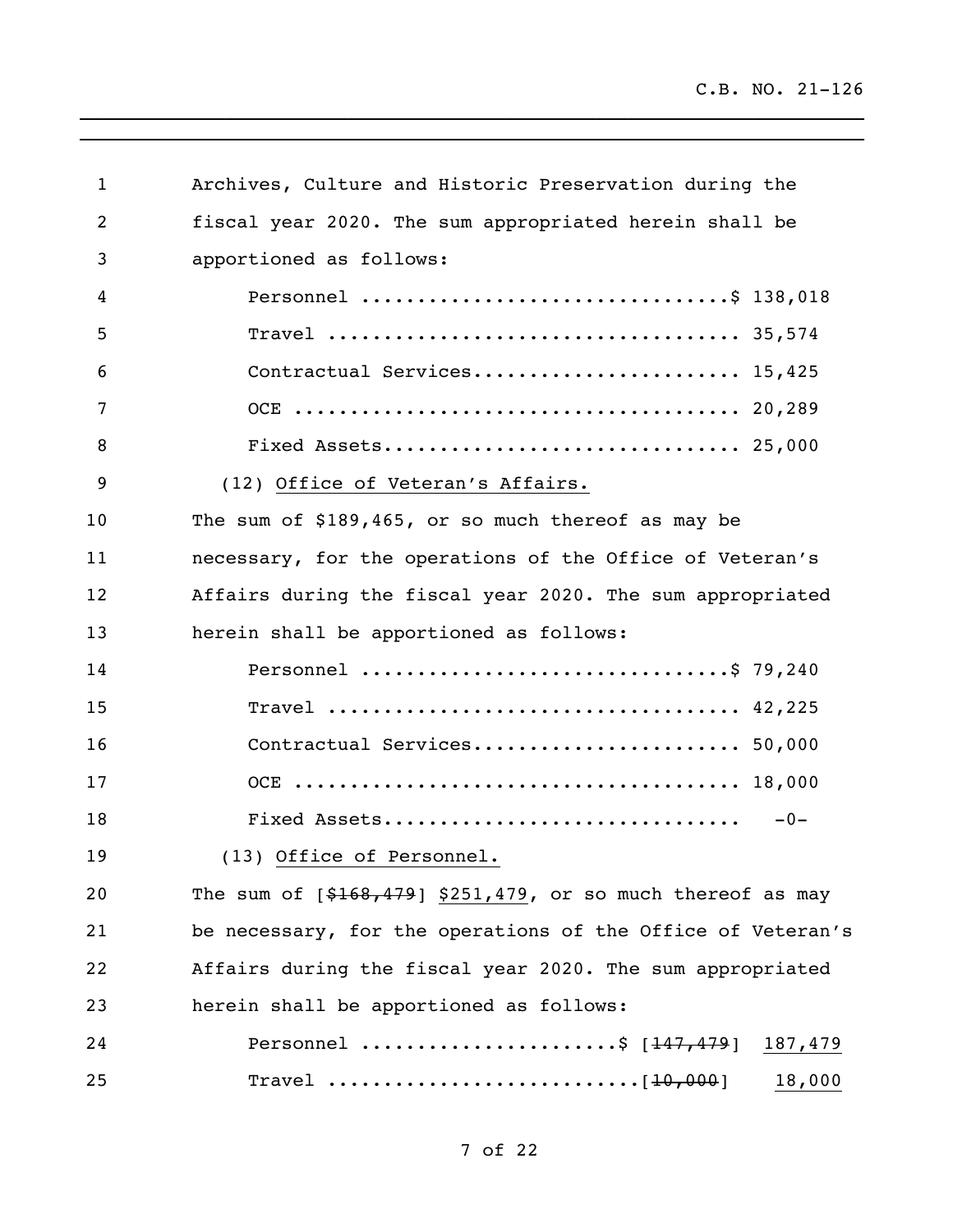| $\mathbf{1}$   | Contractual Services\$ -0-                                    |
|----------------|---------------------------------------------------------------|
| $\overline{2}$ |                                                               |
| 3              |                                                               |
| 4              | Section 3. Section 5 of Public Law No. 21-42 is hereby        |
| 5              | amended to read as follows:                                   |
| 6              | "Section 5. Operating Expenses of the National Auditor. The   |
| $\overline{7}$ | sum of $[$ \$895,420] \$940,420, or so much thereof as may be |
| 8              | necessary, is hereby appropriated from the General Fund of    |
| 9              | the Federated States of Micronesia for the fiscal year        |
| 10             | ending September 30, 2020, for the operations of the          |
| 11             | National Office of the Public Auditor. The sum appropriated   |
| 12             | by this section shall be apportioned as follows:              |
| 13             | Personnel \$[580,920] 625,920                                 |
| 14             |                                                               |
| 15             | Contractual Services 99,000                                   |
| 16             |                                                               |
| 17             |                                                               |
| 18             | Section 4. Section 8 of Public Law No. 21-42, as amended      |
| 19             | by Public Law No. 21-55, is hereby further amended to read as |
| 20             | follows:                                                      |
| 21             | "Section 8. Grants, Subsidies and Contributions. The sum      |
| 22             | of [\$15,083,639] \$16,888,730, or so much thereof as may be  |
| 23             | necessary, is hereby appropriated from the General Fund of    |
| 24             | the Federated States of Micronesia for the fiscal year        |
| 25             | ending September 30, 2020, for the following grants,          |

of 22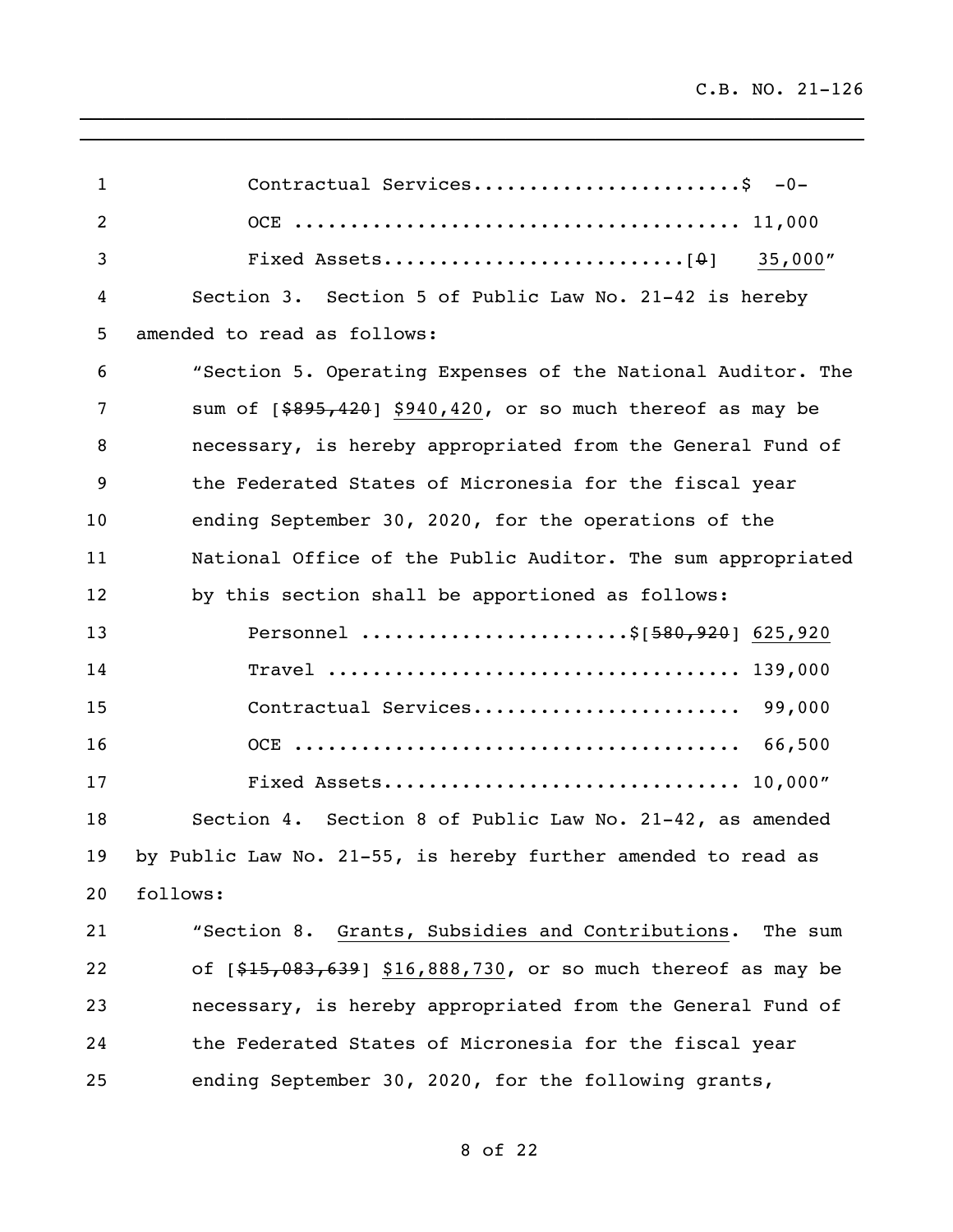| 1  | subsidies and contributions during fiscal year 2020.<br>The |  |
|----|-------------------------------------------------------------|--|
| 2  | sum appropriated by this section shall be apportioned as    |  |
| 3  | follows:                                                    |  |
| 4  | (1) Office of the President.                                |  |
| 5  | (a) Asia Pacific Inst. Broadcasting Development             |  |
| 6  | 4,500                                                       |  |
| 7  | (b) Asia-Pacific Broadcasting Union                         |  |
| 8  | 800<br>(ABU)                                                |  |
| 9  | (c) Pacific Island News Association<br>350                  |  |
| 10 | (d) Asia Pacific Investment<br>250                          |  |
| 11 | (e) Former Presidents' Allowance  50,000                    |  |
| 12 | (f) Joint Committee on Compact Review and                   |  |
| 13 | Planning (JCRP)  [800,000] 1,160,000                        |  |
| 14 | (2) Department of Foreign Affairs.                          |  |
| 15 | (a) Pacific Island Forum Secretariat. 57,000                |  |
| 16 | (b) Secretariat of the Pacific Community 65,000             |  |
| 17 |                                                             |  |
| 18 | 50,000<br>(d) UN Membership Fee                             |  |
| 19 | 5,000<br>(e) East West Center                               |  |
| 20 | (f) ACP Cotonou Membership Fees<br>17,000                   |  |
| 21 | SPC Office Space<br>29,670<br>(g)                           |  |
| 22 | 10,000<br>(h)<br>SIS Program                                |  |
| 23 | 600<br>IOM Membership Fee<br>(i)                            |  |
| 24 | 20,000<br>SPC Host Grant<br>(j)                             |  |
| 25 | Differential for foreign currency<br>(k)                    |  |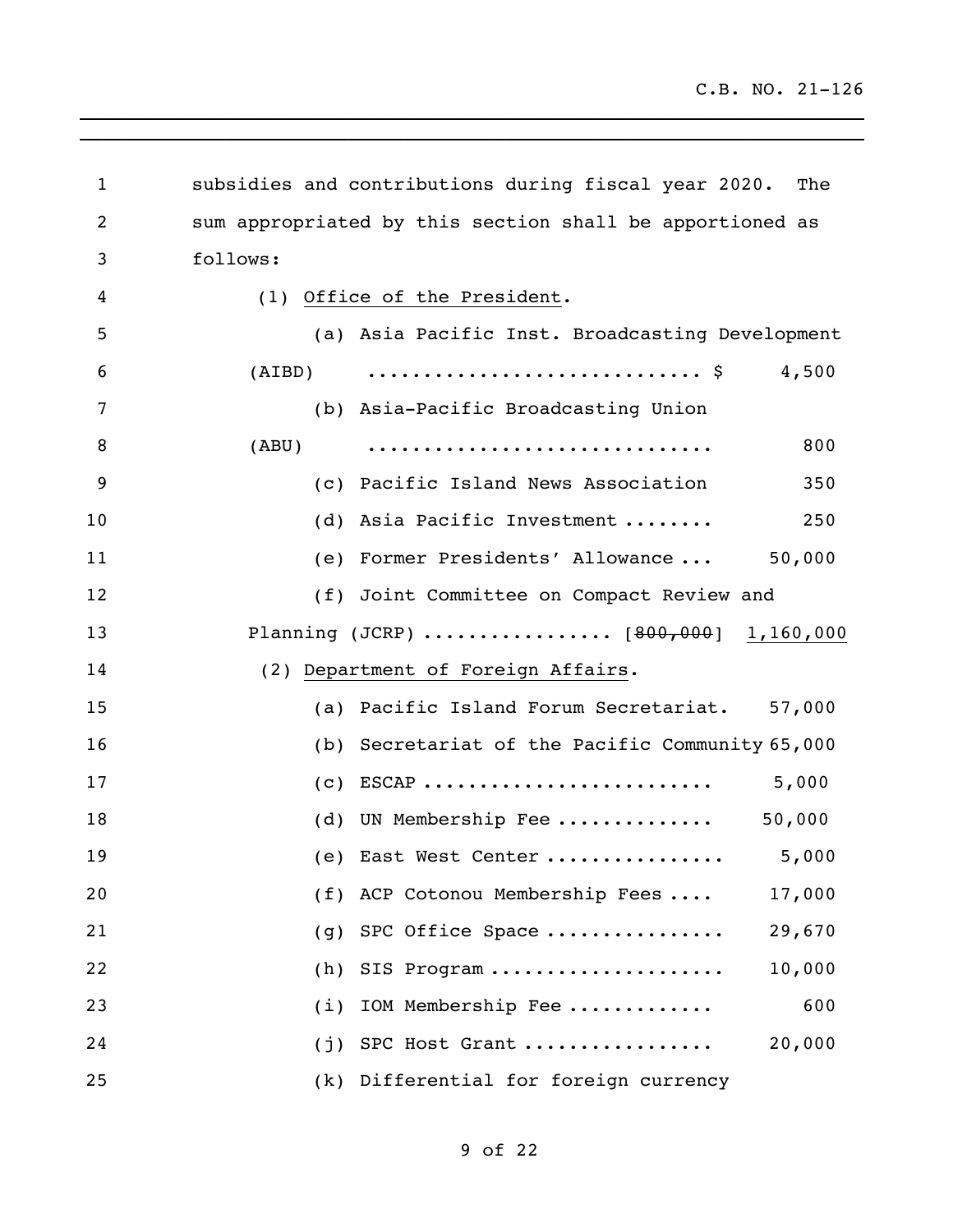| $\mathbf{1}$   | adjustment $\S$ 1,290                                  |
|----------------|--------------------------------------------------------|
| $\overline{2}$ | $(1)$ FSM Day<br>20,000                                |
| 3              | (m) 2020 Games in Japan - Representation and           |
| 4              | Participation (FSM Embassy/Tokyo)<br>30,000            |
| 5              | (o) Prior year obligation $-$ PIF  1,611               |
| 6              | (3) Department of Finance and Administration.          |
| 7              | (a) CTA-OCO Membership Fee<br>14,024                   |
| 8              | (b) Maintenance Fee for Financial                      |
| 9              | Management System (FMIS) 55,000                        |
| 10             | $(c)$ PITTA - CTA<br>9,000                             |
| 11             | (d) ADB, IMF & Budget Finance Policy                   |
| 12             | Consultations<br>25,000                                |
| 13             | 200,000<br>(e) Macro Economist Advisor                 |
| 14             | (f) Global Forum Membership Fee<br>26,000              |
| 15             | 20,000<br>(g) PFTAC Membership Fee                     |
| 16             | $(h)$ CTA Conference<br>35,000                         |
| 17             | (i) FSM national government taxes prior                |
| 18             | year debts to social security (4 <sup>th</sup> quarter |
| 19             | $2018$ to $1^{st}$ quarter 2019)<br>44,000             |
| 20             | (j) FSM Finance conference and staff training          |
| 21             | 50,000                                                 |
| 22             | Prior years obligations for Chuuk Finance<br>(k)       |
| 23             | Office<br>7,560                                        |
| 24             | Finance prior years obligations for acting<br>(1)      |
| 25             | capacity<br>1,150                                      |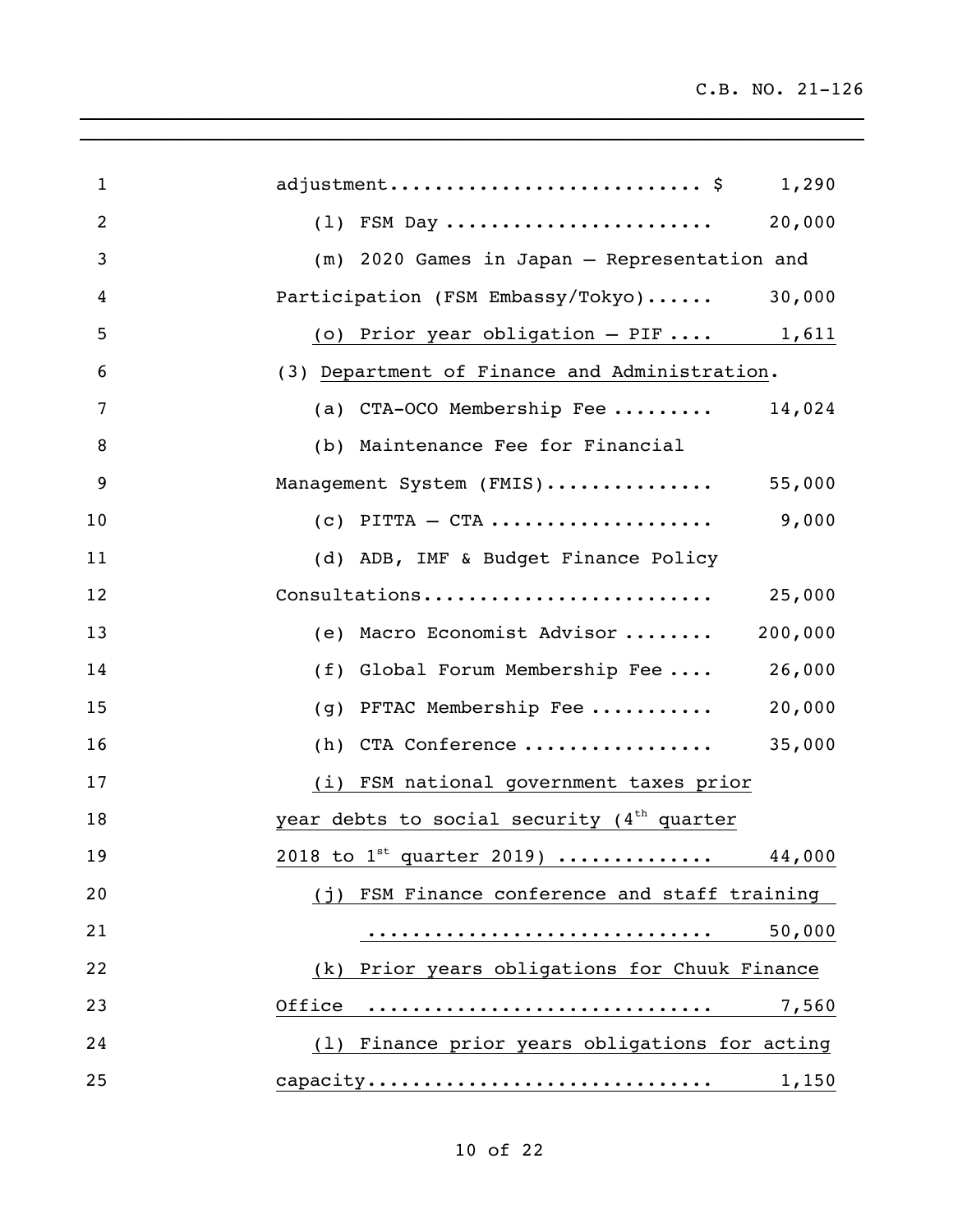| $\mathbf{1}$   | 50,000<br>$(m)$ FSM Trust Fund Board  \$                                                       |
|----------------|------------------------------------------------------------------------------------------------|
| $\overline{2}$ | (4) Department of Resources and Development.                                                   |
| 3              | (a) Pacific Island Development Program                                                         |
| 4              | $(PIDP) \quad \ldots \ldots \ldots \ldots \ldots \ldots \ldots \ldots \ldots \ldots$<br>15,000 |
| 5              | (b) Pacific Asian Travel Association                                                           |
| 6              | 6,000                                                                                          |
| 7              | (c) United Nations Development Program<br>30,000                                               |
| 8              | (d) Food Agriculture Organization (FAO) 4,800                                                  |
| 9              | 530<br>(e) Western Forestry Leadership Coalition                                               |
| 10             | (f) Matching to SPC Projects<br>60,000                                                         |
| 11             | 10,000<br>$(q)$ Micronesian Challenge                                                          |
| 12             | (h) Micronesian Cruise Association. 2,500                                                      |
| 13             | (i) South Pacific Tourism Organization<br>8,000                                                |
| 14             | 250<br>$(j)$ IRENA                                                                             |
| 15             | (k) Micronesia Trade Committee<br>30,000                                                       |
| 16             | (1) Convention on Biological Diversity                                                         |
| 17             | (CBD)<br>1,000                                                                                 |
| 18             | 500<br>$(m)$ IFAD                                                                              |
| 19             | (n) UNIDO Membership<br>1,000                                                                  |
| 20             | (o) Micronesia Island Forum Membership                                                         |
| 21             | 15,000<br>Fee                                                                                  |
| 22             | Hosting of the Micronesian Islands<br>(p)                                                      |
| 23             | 120,000<br>Forum                                                                               |
| 24             | 100,000<br>Pacific Festival<br>(q)                                                             |
| 25             | (5) Department of Health and Social Affairs.                                                   |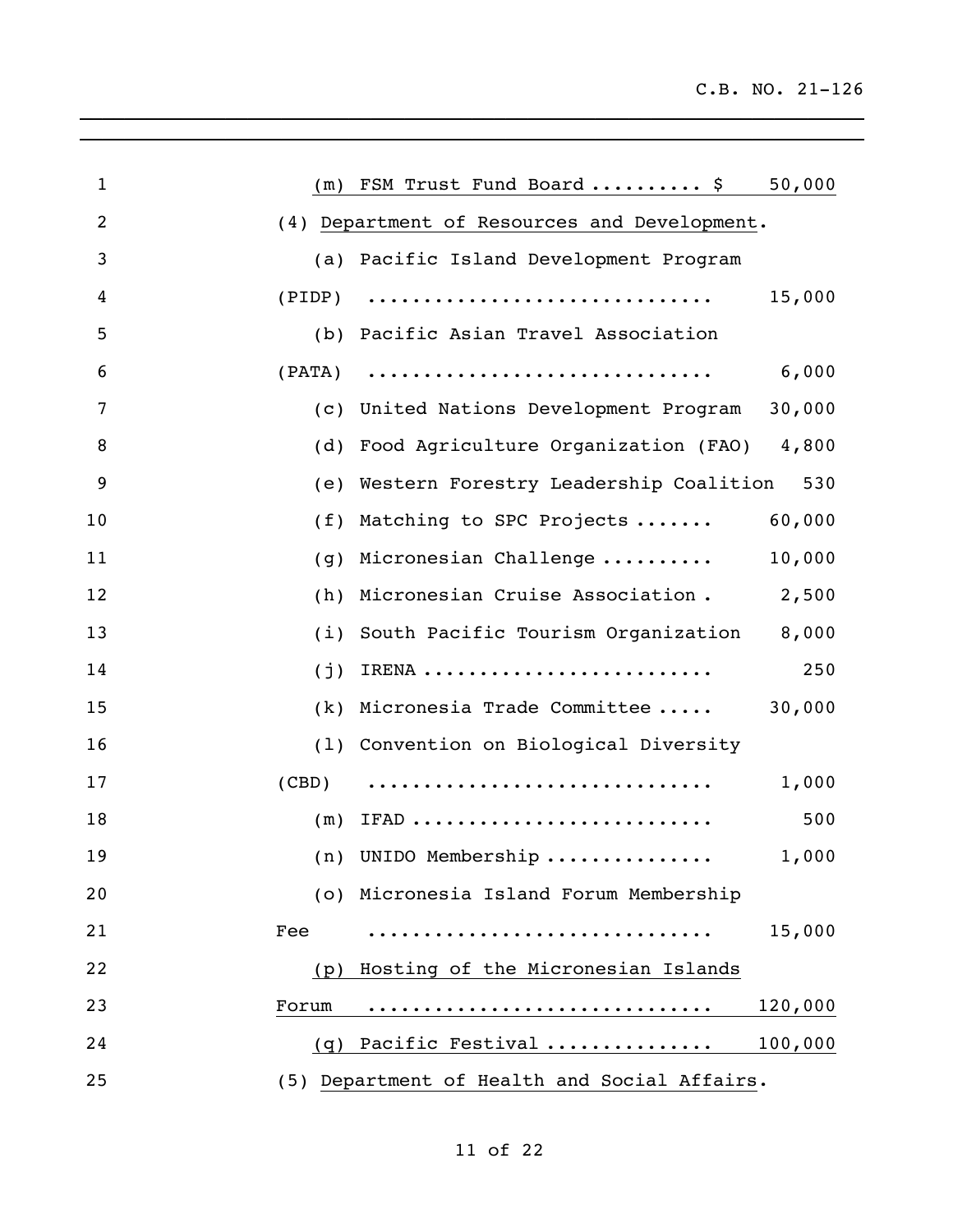| $\mathbf{1}$   |                                                                       | 3,000   |
|----------------|-----------------------------------------------------------------------|---------|
| $\overline{2}$ | (b)                                                                   | 4,650   |
| 3              | PIHOA<br>(C)                                                          | 20,000  |
| 4              | Association of Territorial Health 4,000<br>(d)                        |         |
| 5              | Nursing and Medical Licensing<br>(e)                                  | 60,000  |
| 6              | FSM Red Cross<br>(f)                                                  | 70,000  |
| 7              | UNICEF (Vaccine & TB Drugs) $\ldots$<br>(g)                           | 50,000  |
| 8              | (h) UN/FSM Women (CEDAW) $\ldots \ldots$                              | 1,000   |
| 9              | (i) Drug Quality Testing Project                                      | 3,000   |
| 10             | (j) National Therapeutics & Standards                                 |         |
| 11             | Committee                                                             | 37,000  |
| 12             | (k) Antimicrobial Resistance (AMR)                                    | 10,000  |
| 13             | (1) FSM Youth Summit                                                  | 50,000  |
| 14             | (m) TB & Leprosy - Free Chuuk Project                                 | 100,000 |
| 15             | (n) Convention on the Rights of the                                   |         |
| 16             | $Child (CRC) \ldots \ldots \ldots \ldots \ldots \ldots \ldots \ldots$ | 40,270  |
| 17             | (o) Vaccination campaign                                              | 200,000 |
| 18             | (6) Department of Education.                                          |         |
| 19             | (a) Aid for Non-Public Schools                                        | 800,000 |
| 20             | Aid to CMI Students<br>(b)                                            | 40,000  |
| 21             | Aid to PCC Students<br>(C)                                            | 100,000 |
| 22             | National Scholarship<br>(d)                                           | 275,000 |
| 23             | National Close-up<br>(e)                                              | 75,000  |
| 24             | Merit Scholarship<br>(f)                                              | 275,000 |
| 25             | Aid to FSM Students in Japan<br>(g)                                   | 100,000 |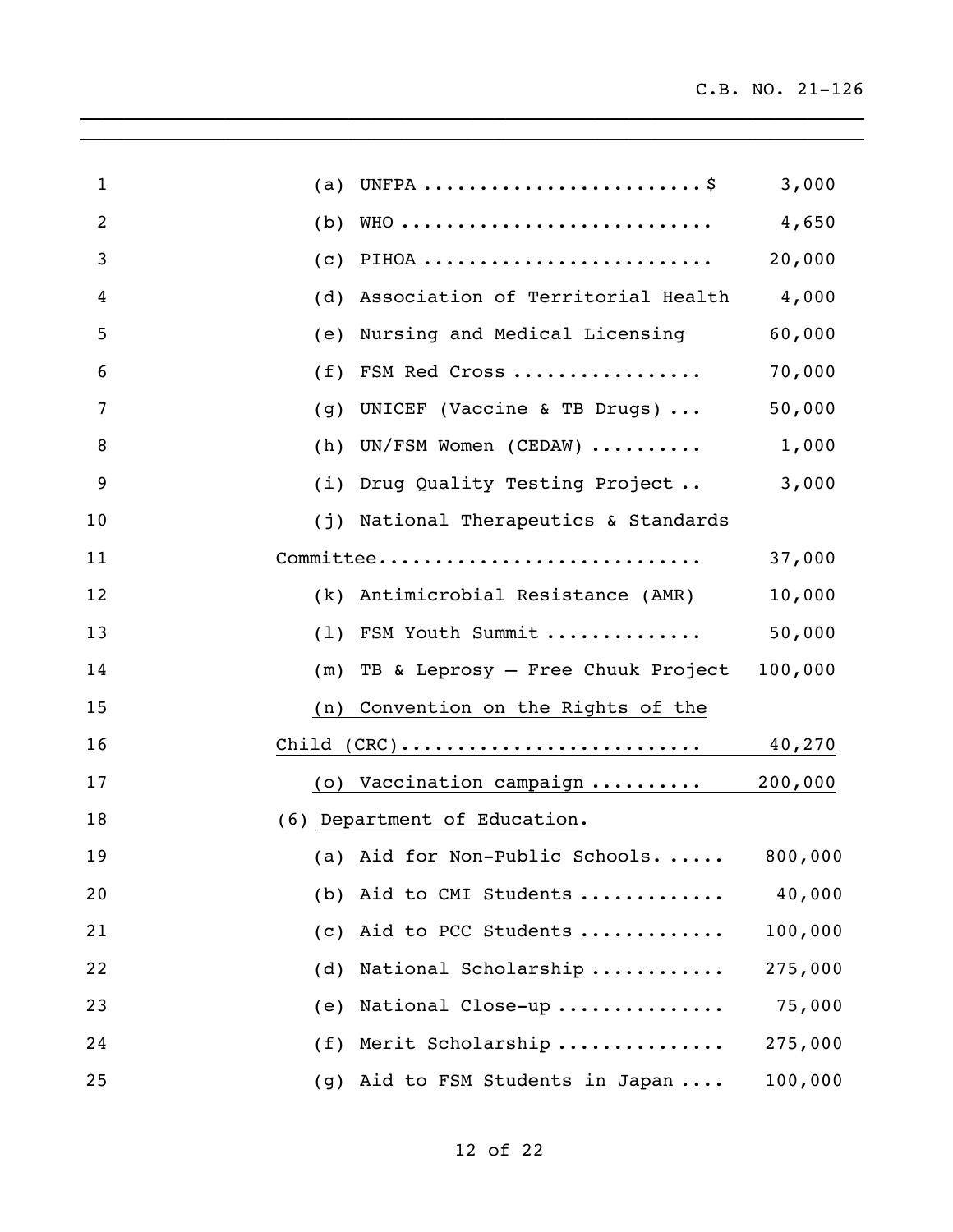| $\mathbf{1}$   | (h) Caroline College & Pastoral                                                       |
|----------------|---------------------------------------------------------------------------------------|
| $\overline{2}$ | 75,000                                                                                |
| 3              | (i) Faithwalk Christian College<br>75,000                                             |
| 4              | (j) Aid to FSM Students in China<br>35,000                                            |
| 5              | (k) Aid to FSM Students in Fiji<br>35,000                                             |
| 6              | (7) Department of Transportation,                                                     |
| 7              | Communication & Infrastructure.                                                       |
| 8              | (a) Asia Pacific Telecommunity<br>11,000                                              |
| 9              | (b) International Telecommunications                                                  |
| 10             | $Union(TTU) \ldots \ldots \ldots \ldots \ldots \ldots \ldots \ldots \ldots$<br>20,867 |
| 11             | $(c)$ ICAO<br>28,050                                                                  |
| 12             | 600,000<br>(d) FSM Capital Energy                                                     |
| 13             | (e) Micronesian Shipping Commission.<br>25,000                                        |
| 14             | (f) Fuel and Provisions for Caroline                                                  |
| 15             | Voyager and Navigator 1,345,830                                                       |
| 16             | MS Navigator - Repair services<br>100,000<br>(g)                                      |
| 17             | Overtime owed to Shipping crew 100,000<br>(h)                                         |
| 18             | Shipment cost of ground service<br>(i)                                                |
| 19             | equipment to the FSM States<br>17,500                                                 |
| 20             | (8) Department of Justice.                                                            |
| 21             | (a) States Joint Law Enforcement:                                                     |
| 22             | 75,000<br>Kosrae<br>. <b>.</b>                                                        |
| 23             | (b) States Joint Law Enforcement:                                                     |
| 24             | 200,000<br>Pohnpei                                                                    |
| 25             | (c) States Joint Law Enforcement:                                                     |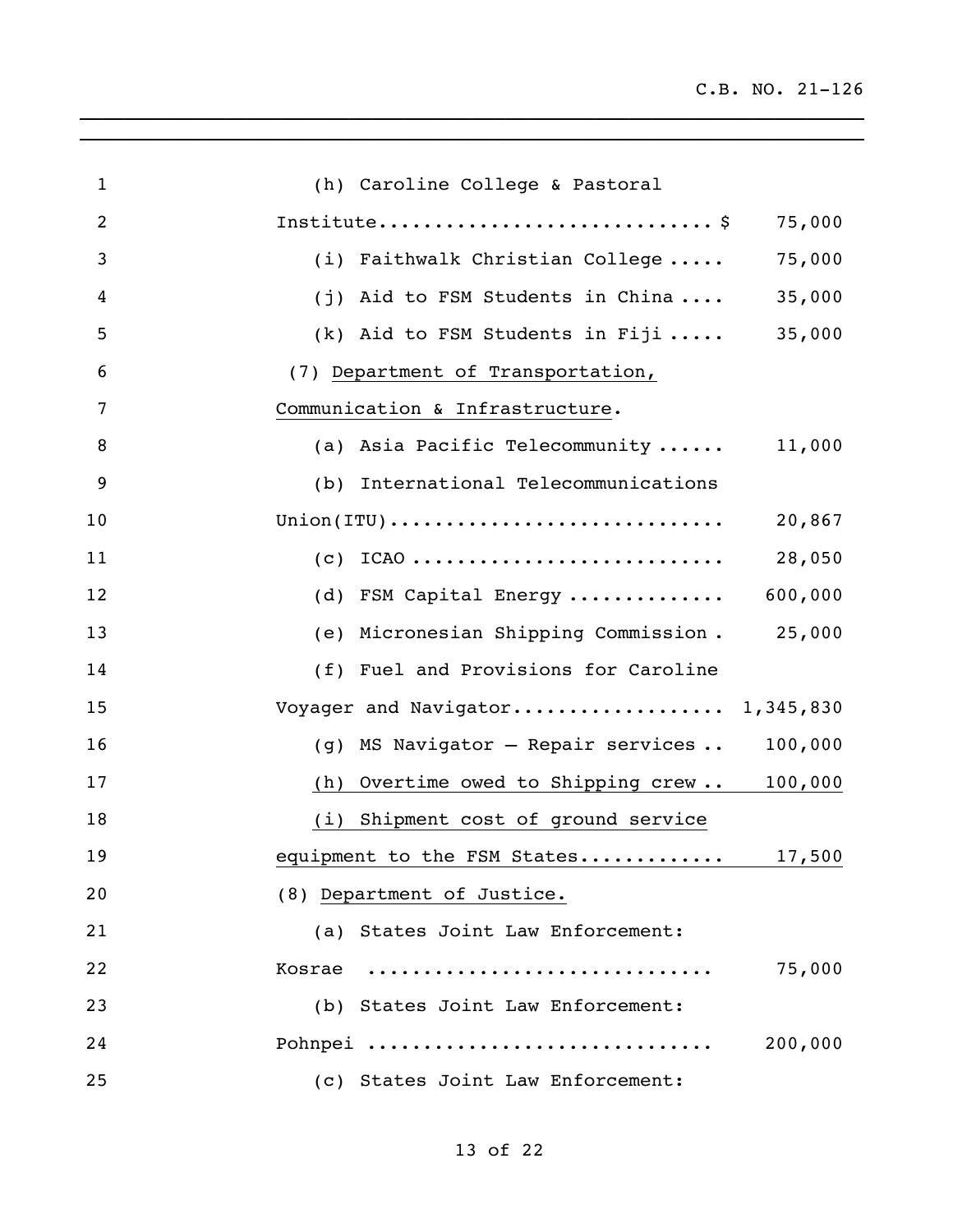| $\mathbf{1}$   | Chuuk, of which \$80,000 shall be used to            |
|----------------|------------------------------------------------------|
| $\overline{2}$ | purchase two vehicles for Municipal Police \$200,000 |
| 3              | 75,000<br>(d) States Joint Law Enforcement: Yap      |
| 4              | 200,000<br>(e) Police Academy                        |
| 5              | (f) Fuel Subsidy<br>200,000                          |
| 6              | 33,966                                               |
| 7              | (h) Patrol boats - replenishment for                 |
| 8              | unplanned search and rescue and outreach             |
| 9              | trips, and additional funding for                    |
| 10             | administrative and humanitarian assistance 300,000   |
| 11             | (i) Reimbursement for investigation and              |
| 12             | prosecution to support Yap State<br>210,000          |
| 13             | (j) Interpol membership and activities<br>30,000     |
| 14             | 33,000<br>$(k)$ Security for the MIF                 |
| 15             | (9) Department of Environment, Climate               |
| 16             | Change and Emergency Management                      |
| 17             | (a) UNEP<br>835                                      |
| 18             | $(b)$ UNFCC<br>325                                   |
| 19             | 195<br>$(c)$ UNCCD                                   |
| 20             | SPREP Membership<br>10,768<br>(d)                    |
| 21             | Waigani Convention<br>1,190<br>(e)                   |
| 22             | SPREP-Noumea Convention<br>1,764<br>(f)              |
| 23             | 15,000<br>Earth Day Activities<br>(g)                |
| 24             | 7 <sup>th</sup> Bi-Annual Environment<br>(h)         |
| 25             | Conference<br>20,000                                 |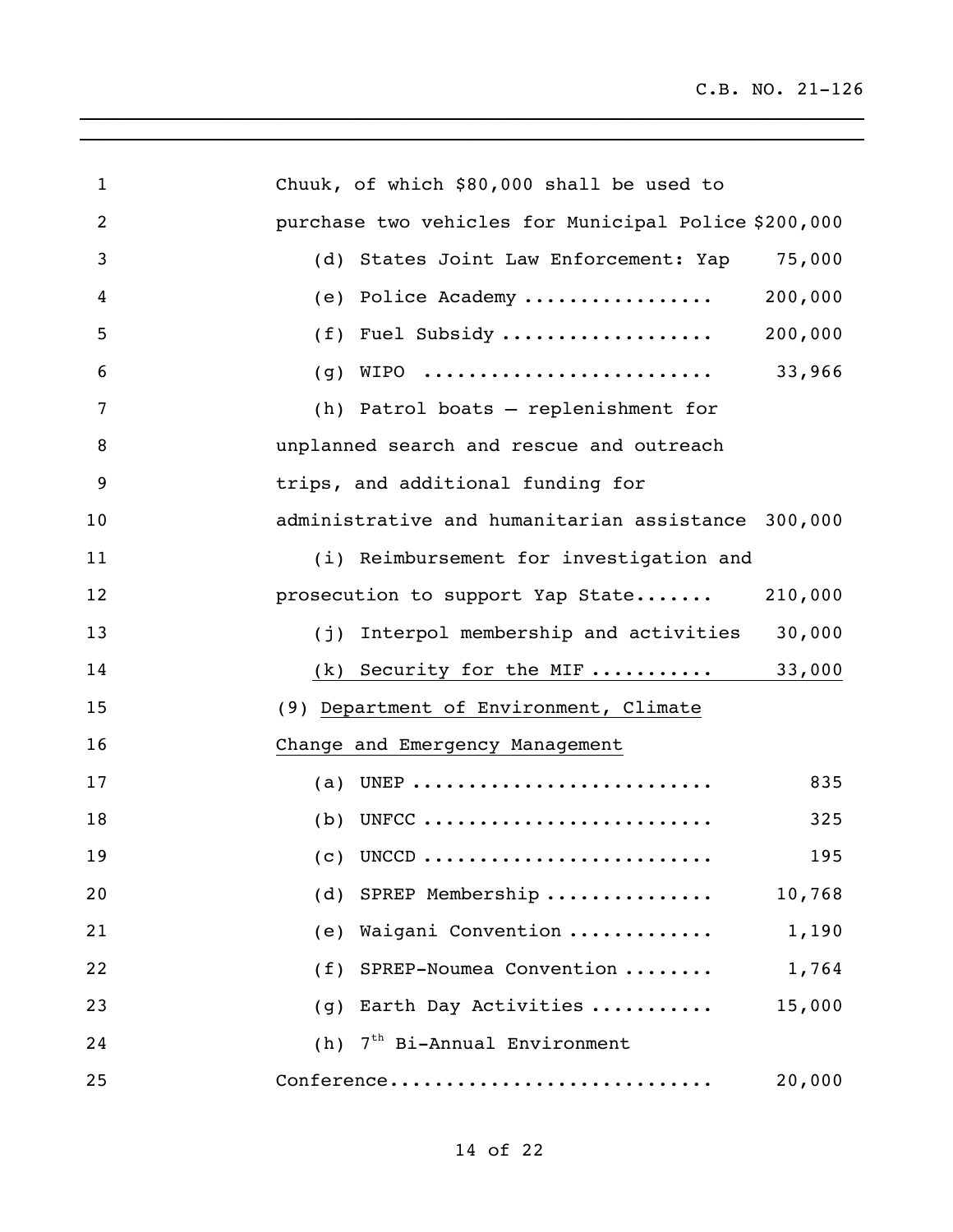| $\mathbf{1}$   | (i) Basel Convention  \$                             | 197     |
|----------------|------------------------------------------------------|---------|
| $\overline{2}$ | (j) Kyoto Protocol                                   | 484     |
| 3              | $(k)$ WMO Membership 15,000                          |         |
| 4              | (10) Office of NACHP.                                |         |
| 5              | (a) UNESCO                                           | 4,000   |
| 6              | $NCSHPO$<br>(b)                                      | 2,760   |
| 7              | (c)<br>PARBICA                                       | 100     |
| 8              | PIALA<br>(d)                                         | 100     |
| 9              | WHC<br>(e)                                           | 54      |
| 10             | Library fee<br>(f)                                   | 50      |
| 11             | (11) Office of the National Public Auditor.          |         |
| 12             | (a) APIPA - Staff Development and                    |         |
| 13             | Membership Fee                                       | 1,750   |
| 14             | (b) PASAI - Staff Development and                    |         |
| 15             | Membership Fee                                       | 15,000  |
| 16             | (c)2020 Conference - Staff Development               |         |
| 17             | and Membership Fee                                   | 29,000  |
| 18             | (12) Congress of the Federated States of Micronesia. |         |
| 19             | (a) IPU Conference                                   | 100,000 |
| 20             | (b) Climate Change Conference                        | 50,000  |
| 21             | (C)                                                  | 30,000  |
| 22             | APPF<br>(d)                                          | 50,000  |
| 23             | Staff Upgrade<br>(e)                                 | 25,000  |
| 24             | World Bank-IMF Annual Meeting<br>(f)                 | 50,000  |
| 25             | MRA Conference in Japan<br>(g)                       | 30,000  |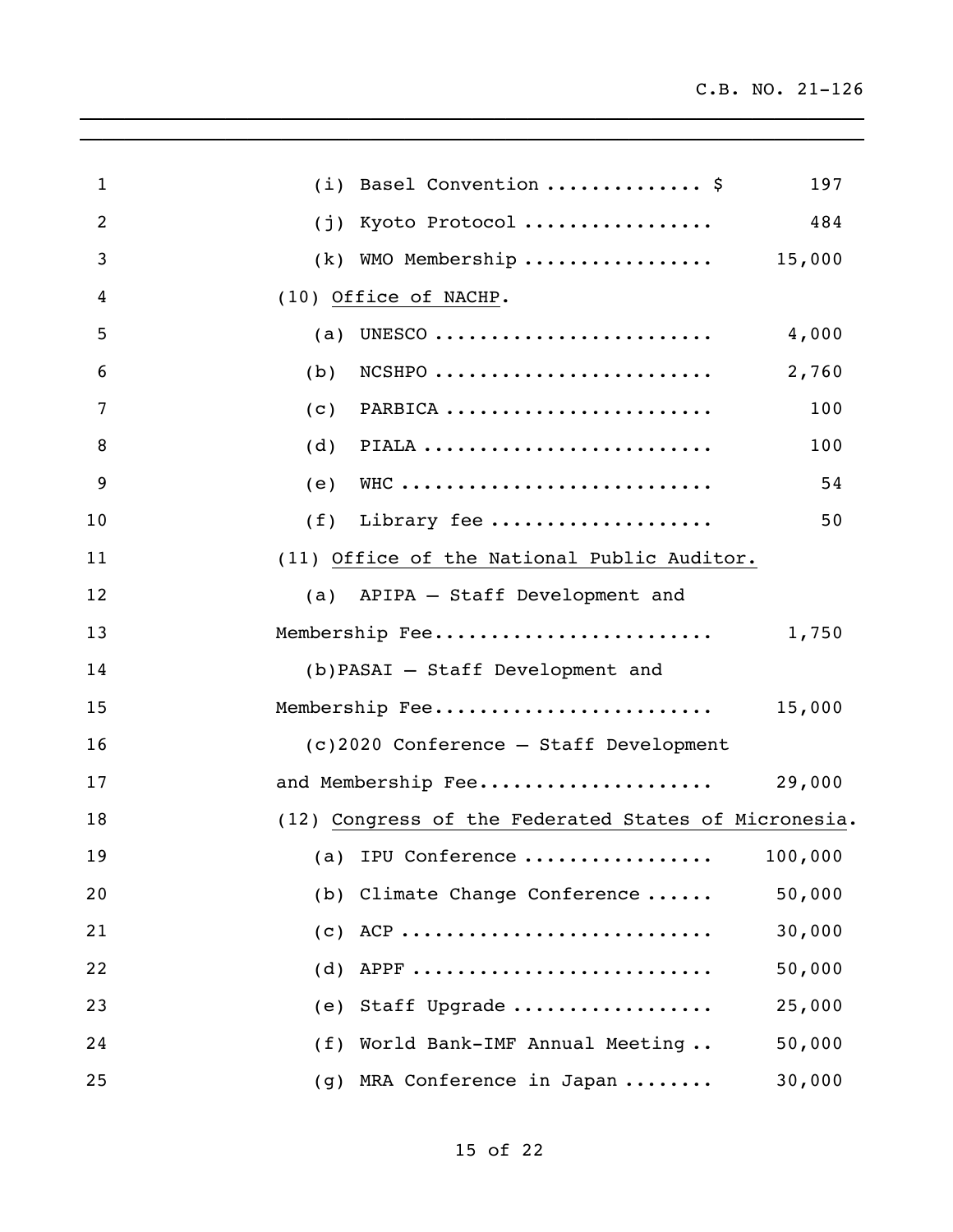| $\mathbf{1}$   | (h) Fisheries Meeting  \$                                                    | 30,000  |
|----------------|------------------------------------------------------------------------------|---------|
| $\overline{2}$ | (i) IPU Annual Dues                                                          | 12,500  |
| 3              | (j) COFA Alliance National Network                                           |         |
| 4              |                                                                              | 25,000  |
| 5              | (k) Travel to Investment Advisor                                             |         |
| 6              | $(\texttt{Wilsonire}) \dots \dots \dots \dots \dots \dots \dots \dots \dots$ | 70,000  |
| $\overline{7}$ | (1) Compact Historical Project                                               | 25,000  |
| 8              | (m) Assistance for Jennifer Chieng/                                          |         |
| 9              | Olympic Training                                                             | 25,000  |
| 10             | (n) Micronesia Productions                                                   | 70,000  |
| 11             | (o) Prior and current year Member and                                        |         |
| 12             | staff housing                                                                | 62,000  |
| 13             | (13) Resources (Other Grants,                                                |         |
| 14             | Subsidies & Contributions)                                                   |         |
| 15             | (a) COM Board Meeting $5,000$                                                |         |
| 16             | (b) COM-FSM Treaty Obligation  25,000                                        |         |
| 17             | (c) FSM Social Security Administration 1,00,000                              |         |
| 18             | (d) State Judiciaries: Kosrae  40,000                                        |         |
| 19             | (e) State Judiciaries: Pohnpei                                               | 60,000  |
| 20             | State Judiciaries: Chuuk<br>(f)                                              | 110,000 |
| 21             | State Judiciaries: Yap<br>(g)                                                | 40,000  |
| 22             | National Law Day<br>(h)                                                      | 50,000  |
| 23             | (i) Micronesian Legal Services                                               |         |
| 24             | Corporation (MLSC)                                                           | 250,000 |
| 25             | NORMA-Forum Fisheries Agency (FFA)<br>(j)                                    | 62,638  |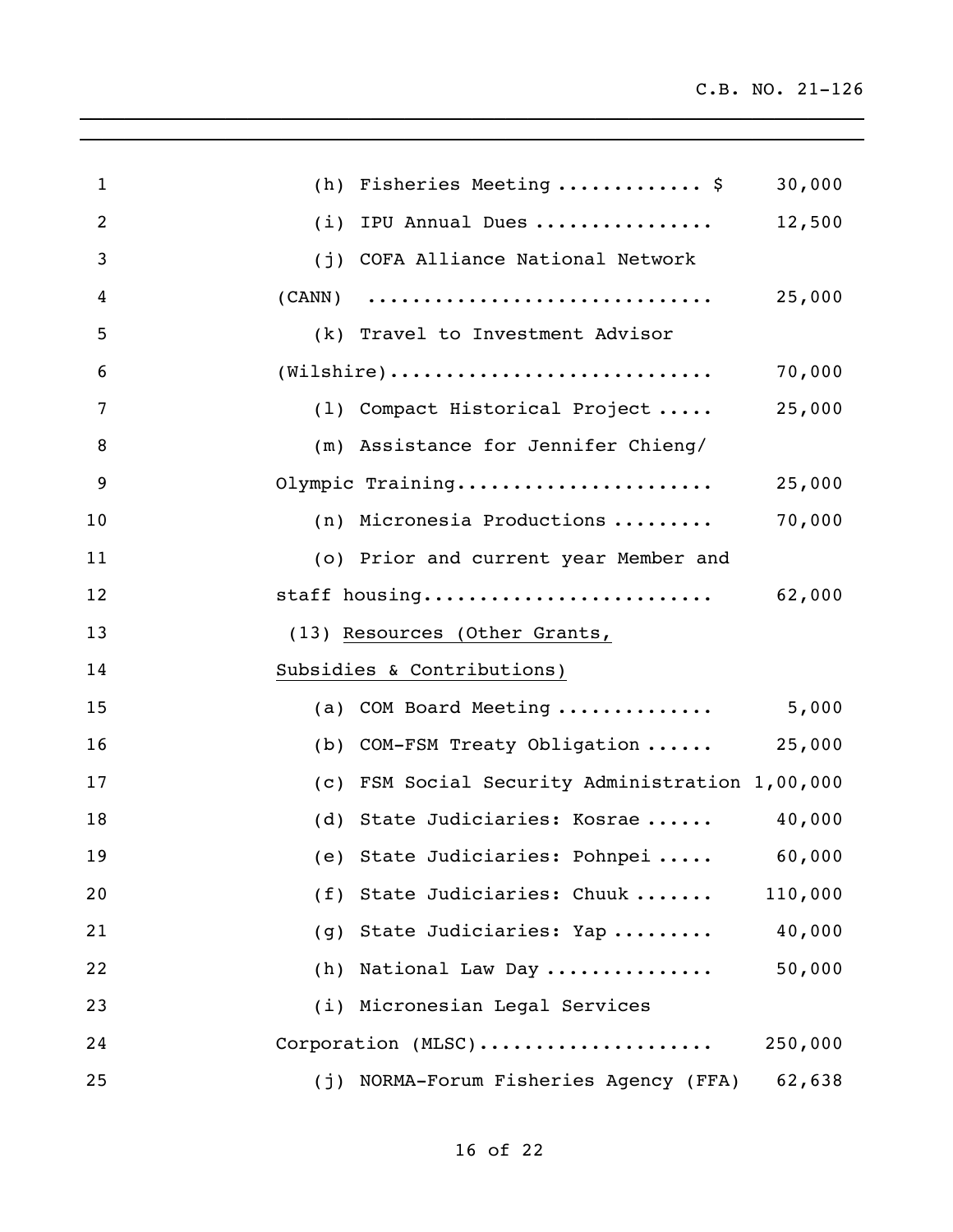| $\mathbf{1}$   | (k) NORMA - WCPFC Tuna Commission Fee $$257,284$                    |
|----------------|---------------------------------------------------------------------|
| $\overline{2}$ | (1) Independence Day Activities<br>50,000                           |
| 3              | (m) MLFC Loan Payment<br>260,000                                    |
| 4              | (n) Single Audit Fee (FY 2019) $\cdots$<br>460,000                  |
| 5              | $(o)$ Staff housing<br>660,000                                      |
| 6              | (p) Recruitment & Repatriation  223,218                             |
| 7              | (q) Legal and Advocacy Services in                                  |
| 8              | Washington D.C. (A&P)<br>$-0-$                                      |
| 9              | (r) Pacific Missionary Aviation-Subsidy 100,000                     |
| 10             | (s) Caroline Island Air - Subsidy to                                |
| 11             | 100,000<br>assist with insurance costs                              |
| 12             | (t) National Olympic Committee - Olympic                            |
| 13             | Qualifiers and Coaching<br>45,000                                   |
| 14             | (u) Saint Cecilia Catholic School-School                            |
| 15             | bus and classroom renovations<br>70,000                             |
| 16             | (v) Acting Capacity-Jeem Lippwe<br>15,000                           |
| 17             | (w) Acting Capacity-Henry Shrew<br>15,000                           |
| 18             | $(x)$ Micare subsidy  680,000"                                      |
| 19             | Section 9 of Public Law No. 21-42, as amended by<br>Section 5.      |
|                | 20 Public Law No. 21-55, is hereby further amended to read as       |
| 21             | follows:                                                            |
| 22             | Section 9. Capital and Human Resources Development.                 |
| 23             | The sum of $\{ $12, 416, 423 \}$ \$17,571,127 or so much thereof as |
| 24             | may be necessary, is hereby appropriated from the General           |
| 25             | Fund of the Federated States of Micronesia for the fiscal           |

of 22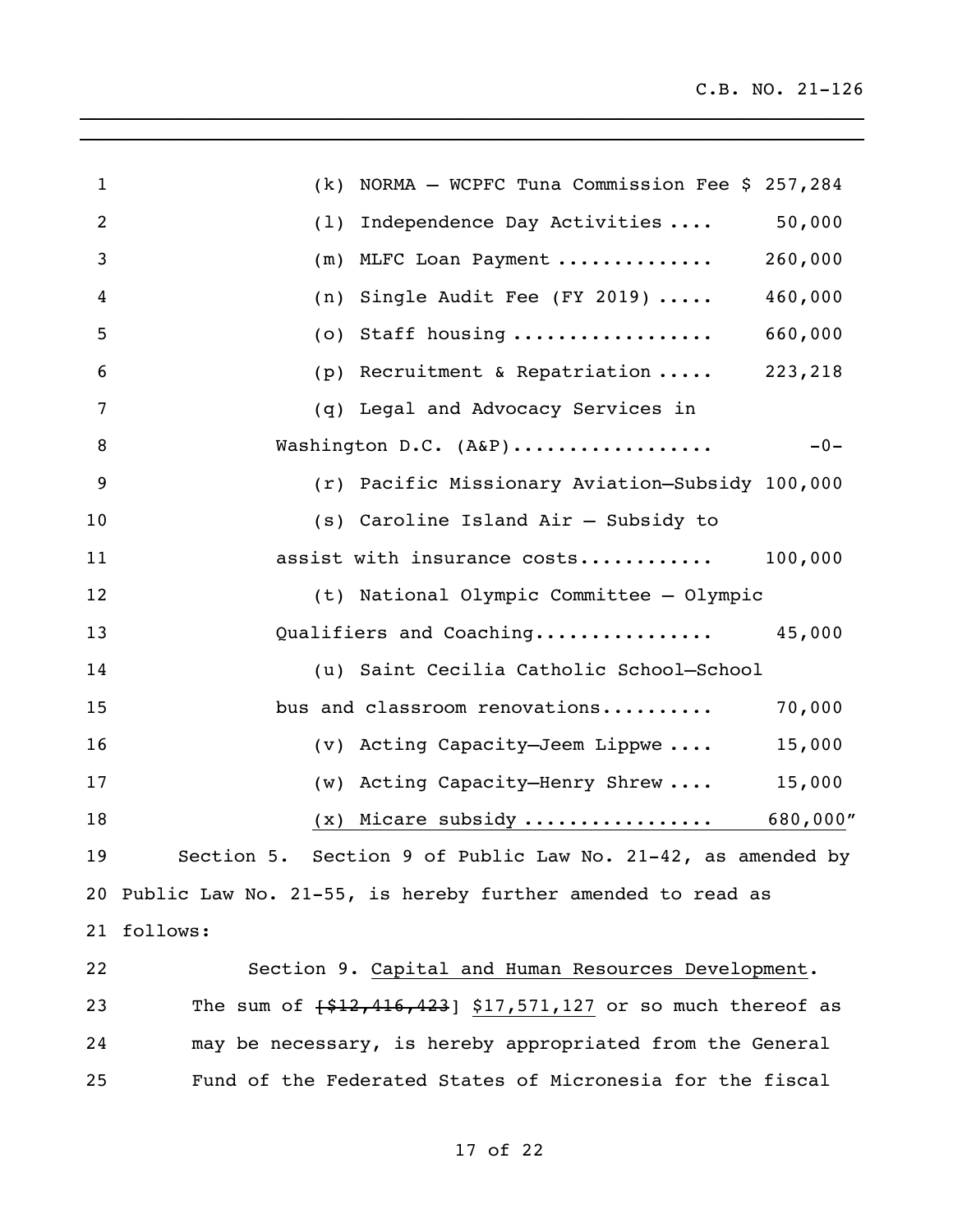| 1  | year ending September 30, 2020, for the following capital  |
|----|------------------------------------------------------------|
| 2  | improvements, development programs, and projects and human |
| 3  | resources development. Of the total amount of funds        |
| 4  | appropriated herein, \$1,000,000 shall be deemed to come   |
| 5  | from funds available under the amended Compact from        |
| 6  | education sector; and $$1,246,022$ shall be deemed to come |
| 7  | from funds available under Supplemental Education Grant.   |
| 8  | The sum appropriated by this section shall be apportioned  |
| 9  | as follows:                                                |
| 10 | (1) College of Micronesia - FSM.                           |
| 11 | (a) College of Micronesia-FSM $$4,050,000$                 |
| 12 | (b) FSM Fisheries and Maritime Institute                   |
| 13 | 875,611<br>(FMI)                                           |
| 14 | (c) College of Micronesia-FSM SEG                          |
| 15 | Funding<br>689,948                                         |
| 16 | 300,000<br>(d) COM-FSM Endowment Fund                      |
| 17 | (2) Department of Finance & Administration.                |
| 18 | (a) FSM Warehouse lease & maintenance<br>40,000            |
| 19 | (b) PCD Awareness & Training<br>15,000                     |
| 20 | (3) Department of Resources & Development.                 |
| 21 | (a) R&D SNLC<br>$-0-$                                      |
| 22 | (b) Enhancing Tourism: Kosrae subsidy to                   |
| 23 | the Office of the Governor of the States                   |
| 24 | of Kosrae; PROVIDED THAT, no funds shall                   |
| 25 | be used for travel expenses<br>250,000                     |

of 22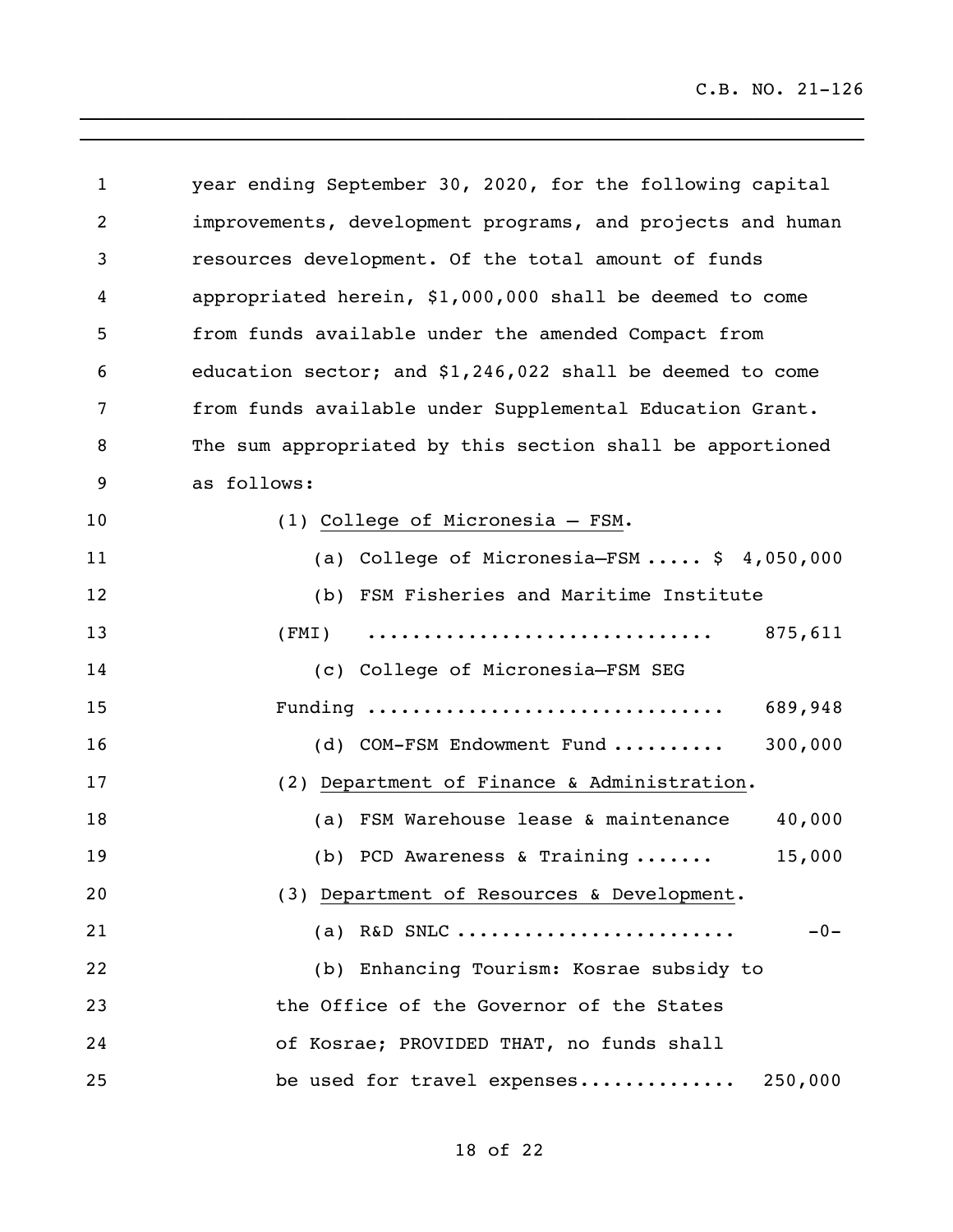| $\mathbf{1}$ | (c) Enhancing Tourism: Pohnpei\$ 500,000      |
|--------------|-----------------------------------------------|
| 2            | (d) Enhancing Tourism: Chuuk - to be          |
| 3            | apportioned as follows:                       |
| 4            | (1) Chuuk Visitor's Bureau $120,000$          |
| 5            | (2) Environmental Protection                  |
| 6            | Agency - Solid Waste Program 120,000          |
| 7            | (3) Department of Agriculture -               |
| 8            | Forestry & Conservation 100,000               |
| 9            | $(4)$ Fisheries<br>100,000                    |
| 10           | (5) Chuuk Women's Council (CWC)  30,000       |
| 11           | (6) Chuuk Public Health - non-                |
| 12           | communicable disease (NDC) prevention,        |
| 13           | 30,000<br>education and outreach              |
| 14           | (e) Enhancing Tourism: Yap-to be used         |
| 15           | for Yap Stone Money Banks and Paths, Yap      |
| 16           | Historical Sites, and other land-based        |
| 17           | tourism development projects; PROVIDES THAT,  |
| 18           | no funds shall be used for travel expenses    |
| 19           | and no funds shall be expended until there    |
| 20           | is an Official Tourism Plan in place  250,000 |
| 21           | Department of Transportation,<br>(4)          |
| 22           | Communications and Infrastructure             |
| 23           | (a) Operation and Dry-Docking of              |
| 24           | Caroline Voyager and Navigator 1,500,000      |
| 25           | (b) FSM National Government Computer          |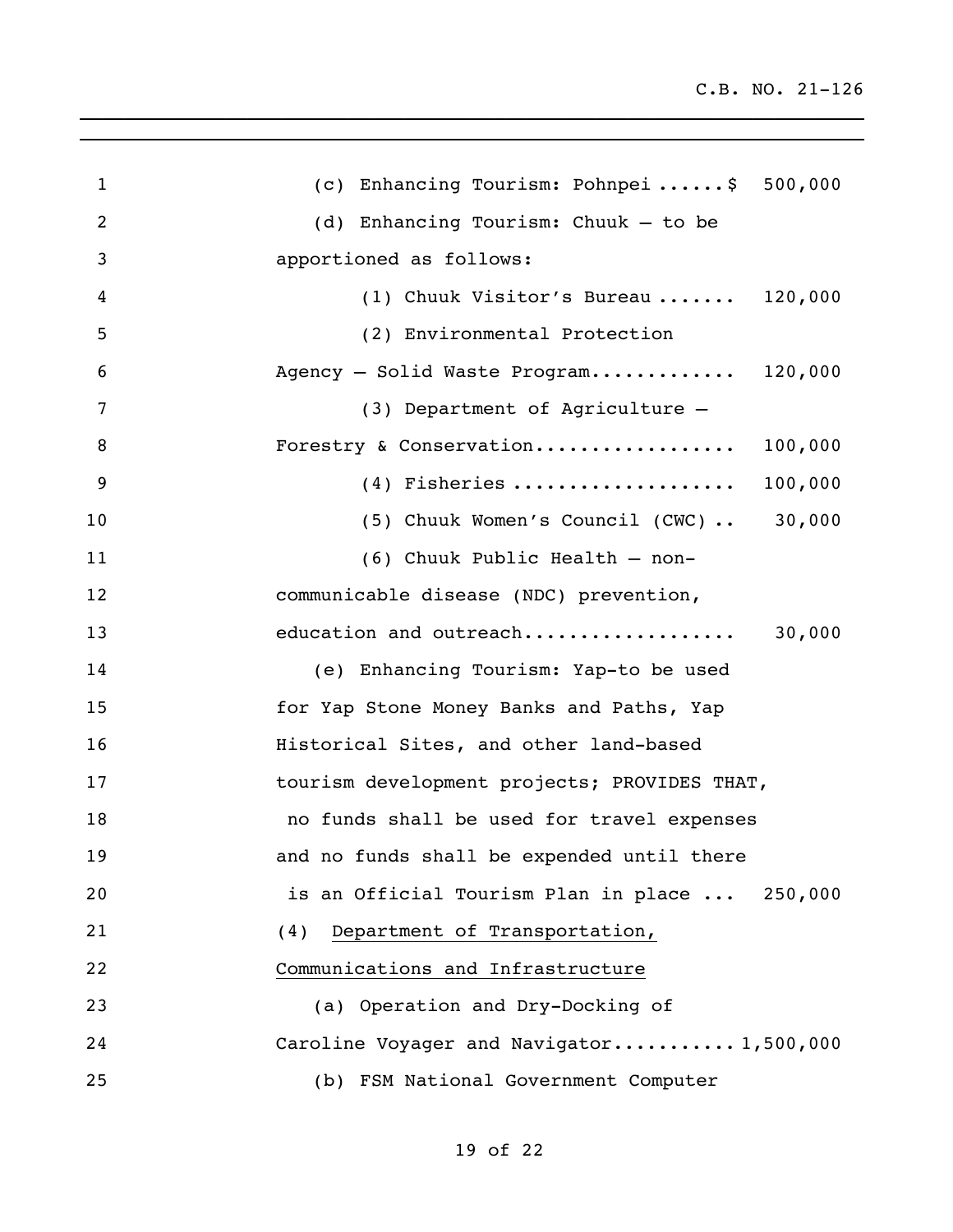| $\mathbf 1$    | Network \$ 277,420                           |         |
|----------------|----------------------------------------------|---------|
| $\overline{2}$ | (c) AIP Matching Fund  961,667               |         |
| 3              | (5) Department of Justice.                   |         |
| 4              | (a) Anti-Human Trafficking Enforcement,      |         |
| 5              | Campaign and Investigation                   | 125,000 |
| 6              | (b) Victims Shelter & Services $100,000$     |         |
| 7              | (c) Boat maintenance $125,000$               |         |
| 8              | (6) Department of Environment, Climate       |         |
| 9              | Change and Emergency Management.             |         |
| 10             | (a) National & State Table Top               |         |
| 11             | Exercise                                     | 30,000  |
| 12             | (b) Outer Island Trip Assessment-            |         |
| 13             | Climate Change & Disaster Risk Management    | 80,000  |
| 14             | (c) National Joint Platform for              |         |
| 15             | Environment & Risk Resilience                | 20,000  |
| 16             | (d) International Day for Disaster           |         |
| 17             | Reduction                                    | 12,000  |
| 18             | (e) Training & Maintenance for Radio         |         |
| 19             | Communication                                | 14,000  |
| 20             | (f) Fostering Sustainable Solid Waste        |         |
| 21             | Management Systems in FSM                    | 165,000 |
| 22             | (7) National Election.                       |         |
| 23             | (a) National Election (Voter ID              |         |
| 24             | Card Project)                                | $-0-$   |
| 25             | (8) Department of Health and Social Affairs. |         |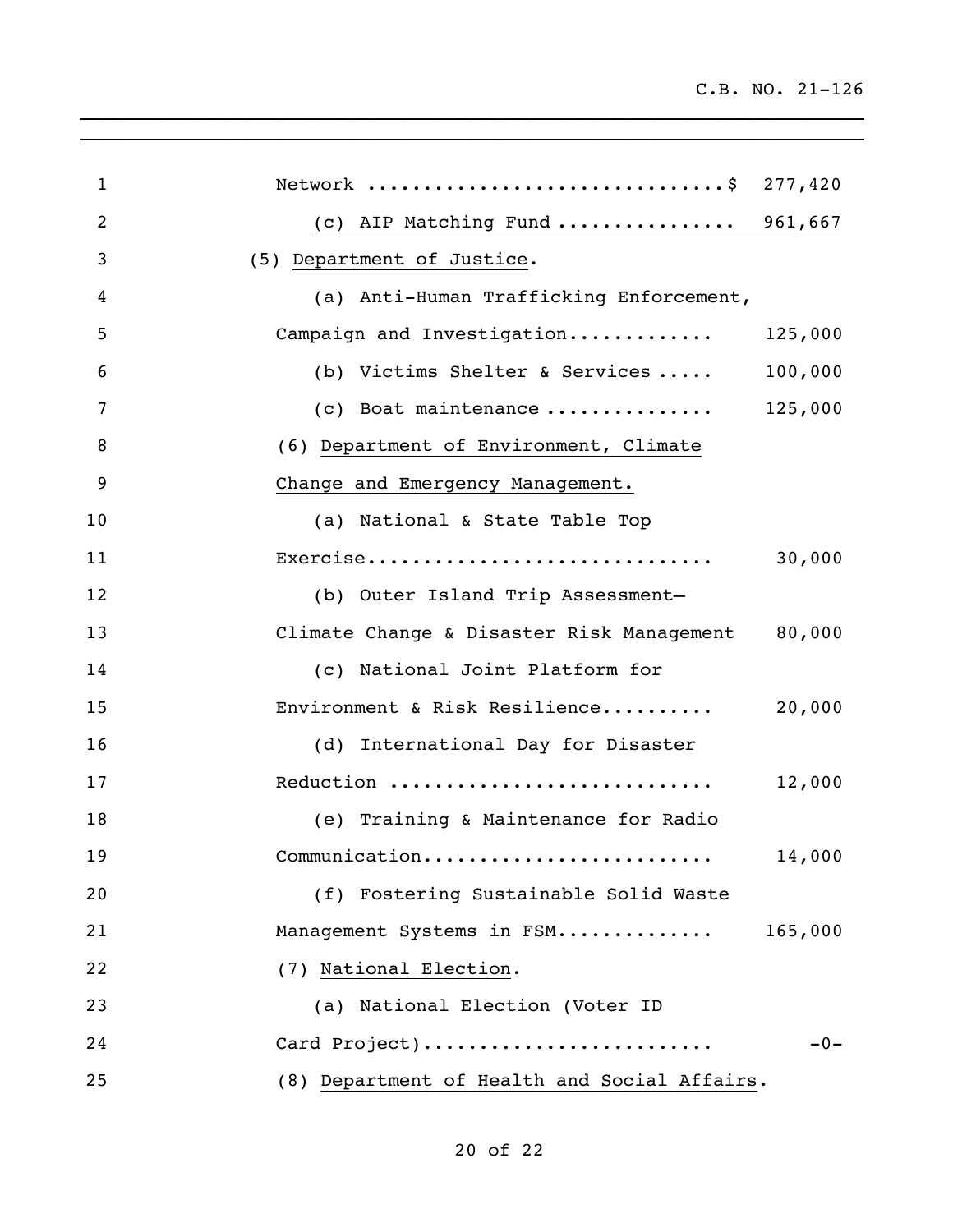| $\mathbf{1}$ | (a) MOE-BHWP  \$                                      | 22,200  |
|--------------|-------------------------------------------------------|---------|
| 2            | (b) Electronic Record System                          | 50,000  |
| 3            | (c) Rheumatic Heart Program                           | 120,000 |
| 4            | Medical Specialist Team<br>(d)                        | 195,000 |
| 5            | (e) National Women Council                            | 50,000  |
| 6            | (f) Vector Surveillance & Control                     |         |
| 7            | Program                                               | 50,000  |
| 8            | (g) Histopathology laboratory                         | 60,000  |
| 9            | (h) FSM Food safety laboratory  86,037                |         |
| 10           | (9) Department of Education.                          |         |
| 11           | (a) NDOE Year 3 Project (SEG) $\cdots$                | 556,074 |
| 12           | (b) School Accreditation                              | 250,000 |
| 13           | (c) Teacher Certification Project                     | 168,000 |
| 14           | (d) Literacy intervention for FSM                     |         |
| 15           | Leaders of Tomorrow (LIFT)                            | 181,170 |
| 16           | (e) Development of Science Student                    |         |
| 17           | Learning Outcomes (SLOs)                              | 250,000 |
| 18           | (f) Quality Development $\ldots \ldots \ldots$ 15,000 |         |
| 19           | (g) NMCT administration                               | 60,000  |
| 20           | $(10)$ NORMA                                          |         |
| 21           | (a) Commemoration of World Tuna                       |         |
| 22           | Day 2020                                              | 25,000  |
| 23           | $(b)$ FFC Meetings                                    | 80,000  |
| 24           | Other Capital and Human Resources<br>(12)             |         |
| 25           | Development                                           |         |